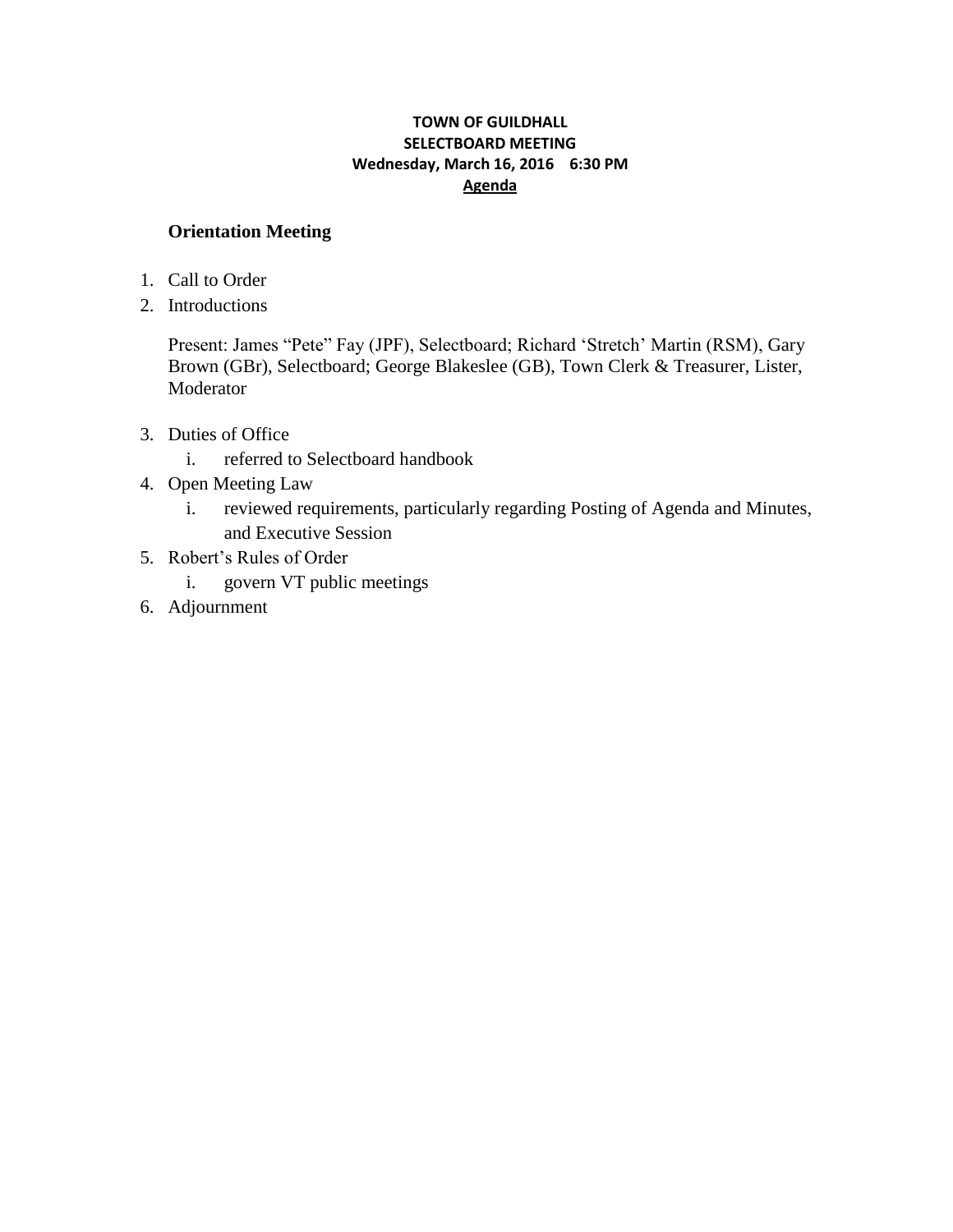# **TOWN OF GUILDHALL SELECTBOARD MEETING Wednesday, March 16, 2016 6:30 PM Agenda**

# **Organizational Meeting**

- 1. Call to Order
- 2. Election of Selectboard Officers
	- i. Pete Fay
	- ii. Stretch Martin
	- iii. Gary Brown
- 3. Regular Meeting Day and Time
- 4. Choice of Newspapers for Postings
- 5. Receipt of Bank Statements
- 6. Town Election Results; Filling Vacancies
	- i. Post Lister Vacancy for 10 days
	- ii. schedule review of applications
- 7. Appointment of Officers
	- i. Post all Appointed Positions
	- ii. Contact each Appointed Position incumbent and inquire if they will continue
	- iii. Post Water Commissioner vacancy for 10 days
	- iv. schedule review of applications
- 8. Other
- 9. Adjournment